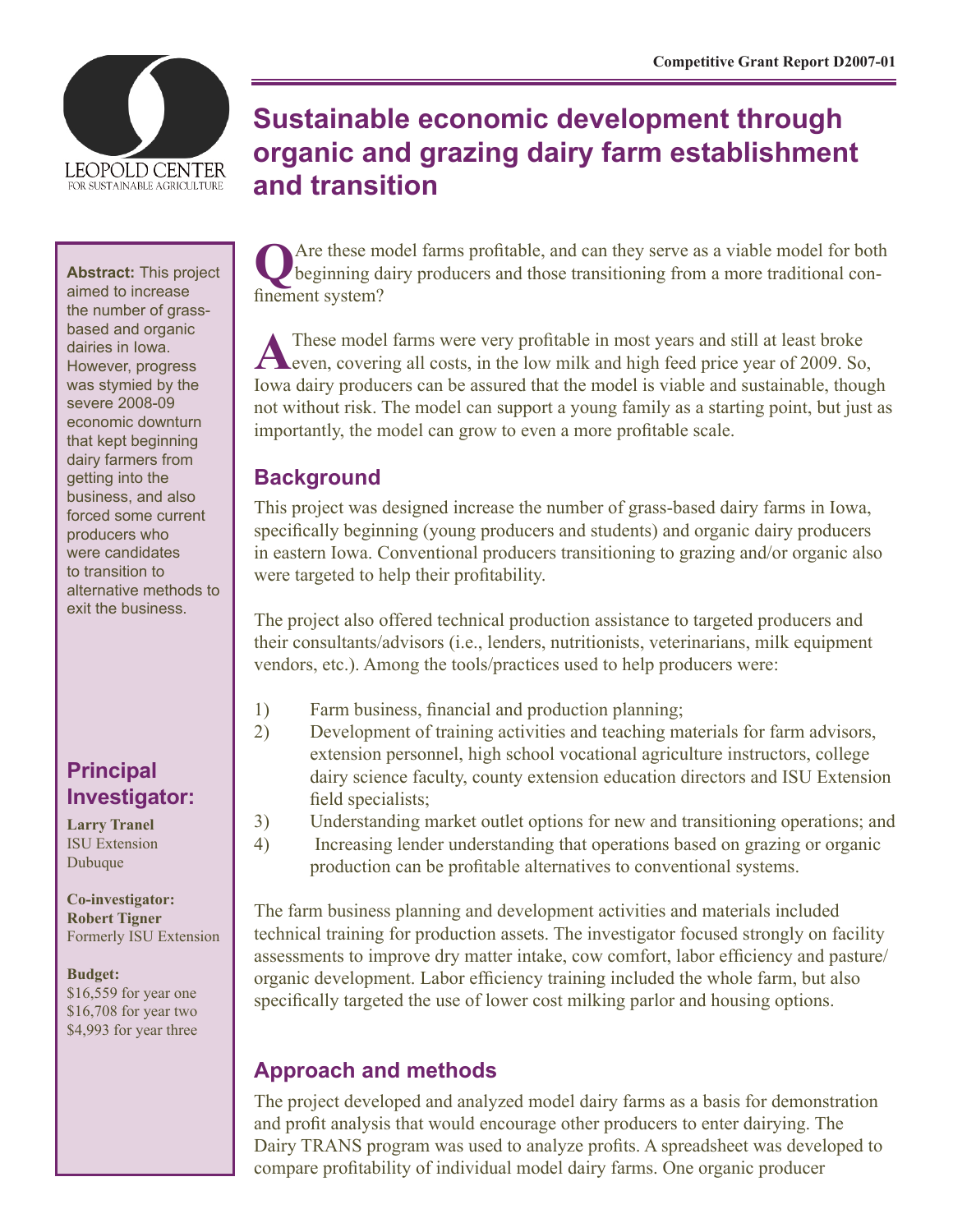was included in 2007 for comparison purposes. Teaching methods included on-farm instruction, a seminar and web-based presentations and materials. The anticipated pre- and post-survey of statewide dairy producers and one anticipated website presentation were not completed due to the departure of the co-PI. Thus, only a postsurvey on the work of the PI was used to document project impacts.

### **Results and discussion**

Financial data on five model dairy farms were analyzed by the Dairy TRANS program. The data showed very high levels of profitability in 2007 and 2008 while profits were only break-even in 2009. (These data appear in the Making Millionaire Model Dairy Producers, Part II publication cited in the Education section of this report.) Producers who worked in 2008-09 to transition their farms to become more sustainable and profitable using the model farms as a base were surveyed. Fifty-six producers received a post-meeting survey and 19 producers responded. All of the respondents rated the teaching or consulting effectiveness of the PI as good or excellent, and 100 percent also valued the PI's assistance in dairy farm management decisions.

# **Conclusions**

Very high feed prices in 2007 (the first year of the project) and the economic downturn in 2008 and 2009 created a difficult situation for producers interested in starting a dairy operation. The tough economic environment made it more critical to help existing dairy producers struggling to survive. Four dairy start-ups began and one terminated operations due to financial issues. However, despite the poor economy, the five model dairy farms proved their financial stability and sustainability, even during the risky years of low milk prices/high feed prices. This was a major and very critical finding in the study of the future of these alternative operations. Twentyfive percent of the outputs of this project were to be directed at increasing organic dairies. However, due to the economic doldrums, organic dairies were asked to cut production. New organic start-up dairies were impossible to launch, as no entrants could access the market during this period.

Lender misunderstanding was, and continues to be, a major constraint to acquiring capital to finance alternative enterprises such as grazing and organic production. Training activities and materials should be targeted to lenders to increase their knowledge regarding alternative production practices, thereby reducing the perceived and real risks associated with grazing and organic operations.

# **Impact of results**

Respondents also had the opportunity to list any estimated dollar or production improvement related to their interaction with the PI or ISU Extension. Eight respondents had an average herd size of 113 cows, which is fairly representative of the herds in the study. Three respondents indicated an average improvement of \$266.67 per cow, or a \$90,401 annual impact on these herds. Four herds noted improvements of an average of \$90,000 per farm, or \$360,000 total. One herd indicated an \$85 per acre improvement over 120 acres or \$10,200 annual impact. Five herds indicated a 165,000 decrease in somatic cell count score. This is estimated to increase milk production 400 pounds per cow per year and increase milk premiums